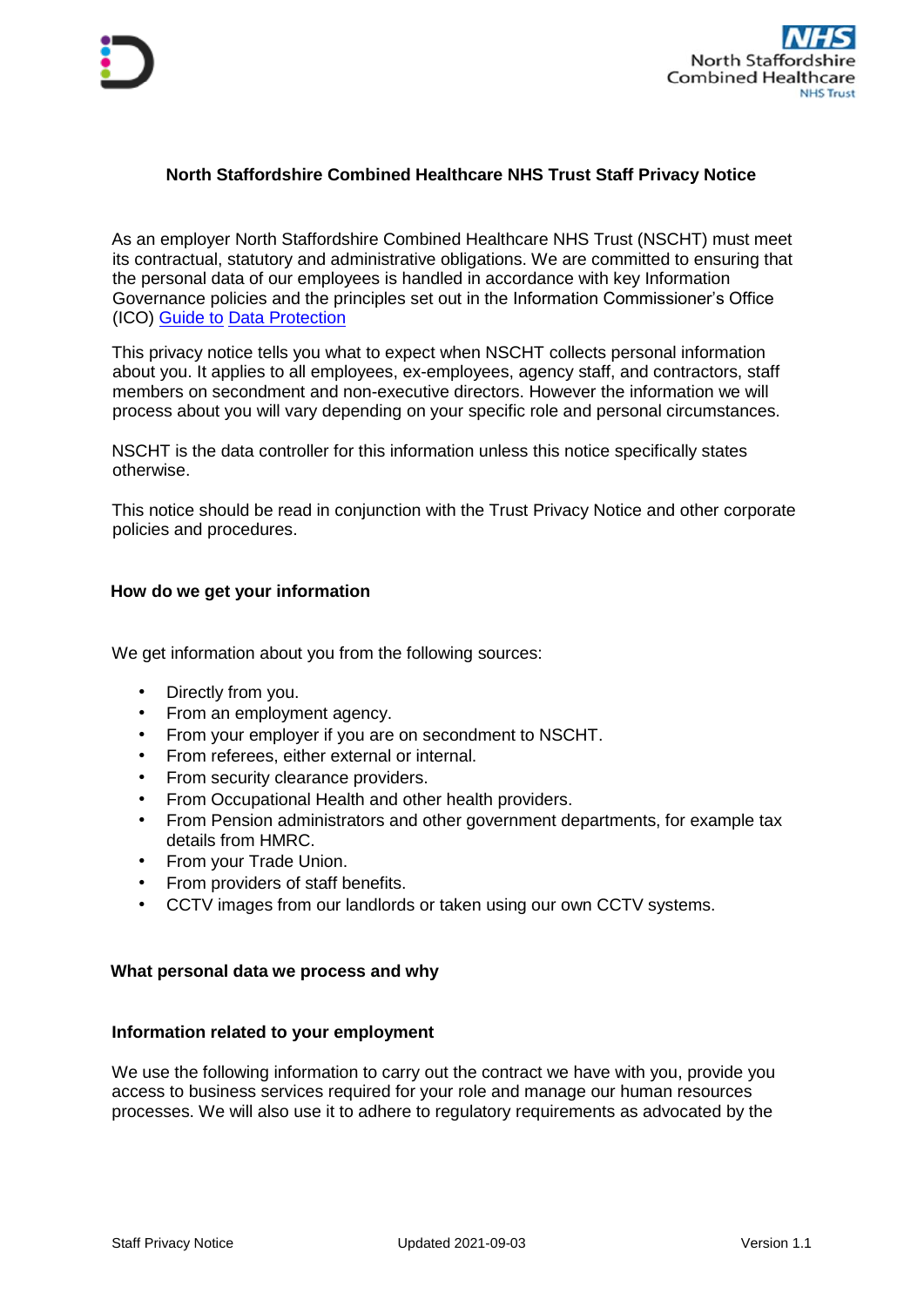



Care Quality Commission (CQC) whose job is to regulate activities for all health and social care organisations, as well as abide by key data protection principles as regulated by the Information Commissioners Office:

- Personal contact details such as your name, address, contact telephone numbers (landline and mobile) and personal email addresses.
- Your date of birth, gender and NI number.
- A copy of your passport or similar photographic identification and / or proof of address documents.
- Marital status.
- Next of kin, emergency contacts and their contact information.
- Employment and education history including your qualifications, job application and employment references, professional memberships, right to work information and details of any criminal convictions that you declare.
- Location of employment (e.g. which NSCHT site will be your base)
- Details of any secondary employment, political declarations, conflict of interest declarations or gift declarations.
- Security clearance details including basic checks and higher security clearance details according to your job.
- Any criminal convictions that you declare to us.
- Your responses to staff surveys if this data is not anonymised.

## **Information related to your salary, pension and loans**

We process this information for the payment of your salary, pension and other employment related benefits. We also process it for the administration of statutory and contractual leave entitlements such as holiday or maternity leave.

- Information about your job role and your employment contract including; your start and leave dates, salary (including grade and salary band), any changes to your employment contract, working pattern (including any requests for flexible working).
- Details of your time spent working and any overtime, expenses or other payments claimed, including details of any loans such as for travel season tickets.
- Details of any leave including sick leave, holidays, special leave etc.
- Pension details including membership of both state and NHS pension schemes (current and previous).
- Your bank account details, payroll records and tax status information.
- Trade Union membership for the purpose of the deduction of subscriptions directly from salary.
- Details relating to Maternity, Paternity, Shared Parental and Adoption leave and pay. This includes forms applying for the relevant leave, copies of MATB1 forms/matching certificates and any other relevant documentation relating to the nature of the leave you will be taking.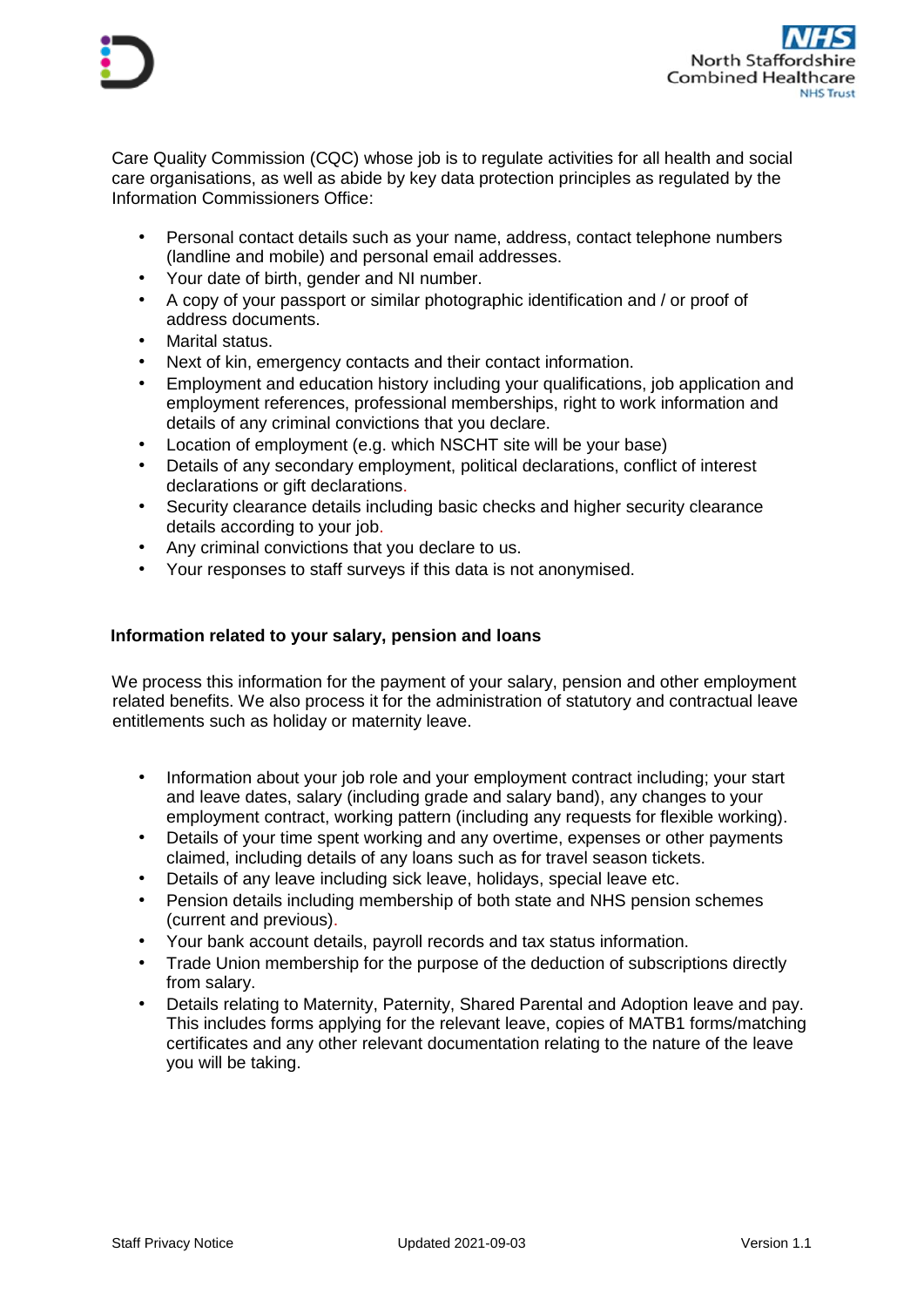

## **Information relating to your performance and training**

We use this information to assess your performance, to conduct pay and grading reviews and to deal with any employer / employee related disputes. We also use it to meet the training and development needs required for your role.

- Information relating to your performance at work e.g. probation reviews, 1-2-1s, PDRs, promotions.
- Grievance and dignity at work matters and investigations to which you may be a party or witness.
- Disciplinary records and documentation related to any investigations, hearings and warnings/penalties issued.
- Whistleblowing concerns raised by you, or to which you may be a party or witness.
- Information related to your training history and development needs.

### **Information relating to monitoring**

We use this information to assess your compliance with corporate policies and procedures and to ensure the security of our premises, IT systems and employees.

- Information about your access to data held by us for the purposes of criminal enforcement if you are involved with this work.
- Information derived from monitoring IT acceptable use standards.
- Photos and CCTV images.

### **Information relating to your health and wellbeing and other special category data**

We use the following information to comply with our legal obligations and for equal opportunities monitoring. We also use it to ensure the health, safety and wellbeing of our employees.

- Health and wellbeing information either declared by you or obtained from health checks, eye examinations, occupational health referrals and reports, sick leave forms, health management questionnaires or fit notes i.e. Statement of Fitness for Work from your GP or hospital.
- Accident records if you have an accident at work.
- Details of any desk audits, access needs or reasonable adjustments.
- Information you have provided regarding Protected Characteristics as defined by the Equality Act and s.75 of the Northern Ireland Act for the purpose of equal opportunities monitoring. This includes racial or ethnic origin, religious beliefs, disability status, and gender identification and may be extended to include other protected characteristics.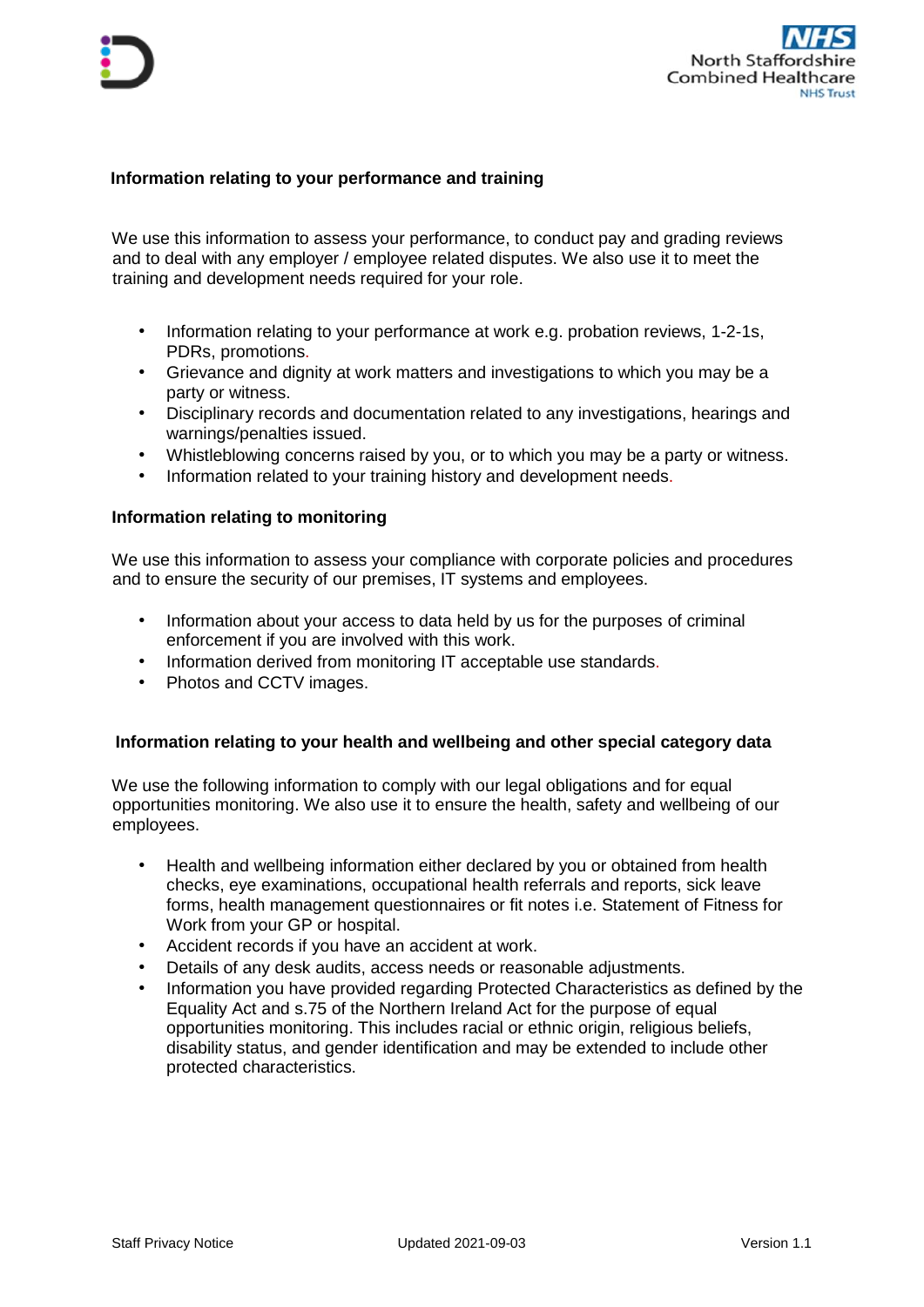

## **Lawful basis for processing your personal data**

Depending on the processing activity, we rely on the following lawful basis for processing your personal data under the GDPR:

- Article 6(1) (b) which relates to processing necessary for the performance of a contract.
- Article 6(1) (c) so we can comply with our legal obligations as your employer.
- Article 6(1) (d) in order to protect your vital interests or those of another person.
- Article 6(1) (e) for the performance of our public task.
- Article 6(1) (f) for the purposes of our legitimate interest.

### **Special category data**

Where the information we process is special category data, for example your health data, the additional bases for processing that we rely on are:

- Article 9(2) (b) which relates to carrying out our obligations and exercising our rights in employment and the safeguarding of your fundamental rights.
- Article 9(2) (c) to protect your vital interests or those of another person where you are incapable of giving your consent.
- Article 9(2) (h) for the purposes of preventative or occupational medicine and assessing your working capacity as an employee.
- Article 9(2) (f) for the establishment, exercise or defence of legal claims.
- Article 9(2) (j) for archiving purposes in the public interest.

In addition we rely on processing conditions at Schedule 1 part 1 paragraph 1 and Schedule 1 part 1 paragraph 2(2) (a) and (b) of the DPA 2018. These relate to the processing of special category data for employment purposes, preventative or occupational medicine and the assessment of your working capacity as an employee.

### **Criminal convictions and offences**

We process information about staff criminal convictions and offences. The lawful basis we rely to process this data are:

- Article 6(1) (e) for the performance of our public task. In addition we rely on the processing condition at Schedule 1 part 2 paragraph 6(2) (a).
- Article 6(1) (b) for the performance of a contract. In addition we rely on the processing condition at Schedule 1 part 1 paragraph 1.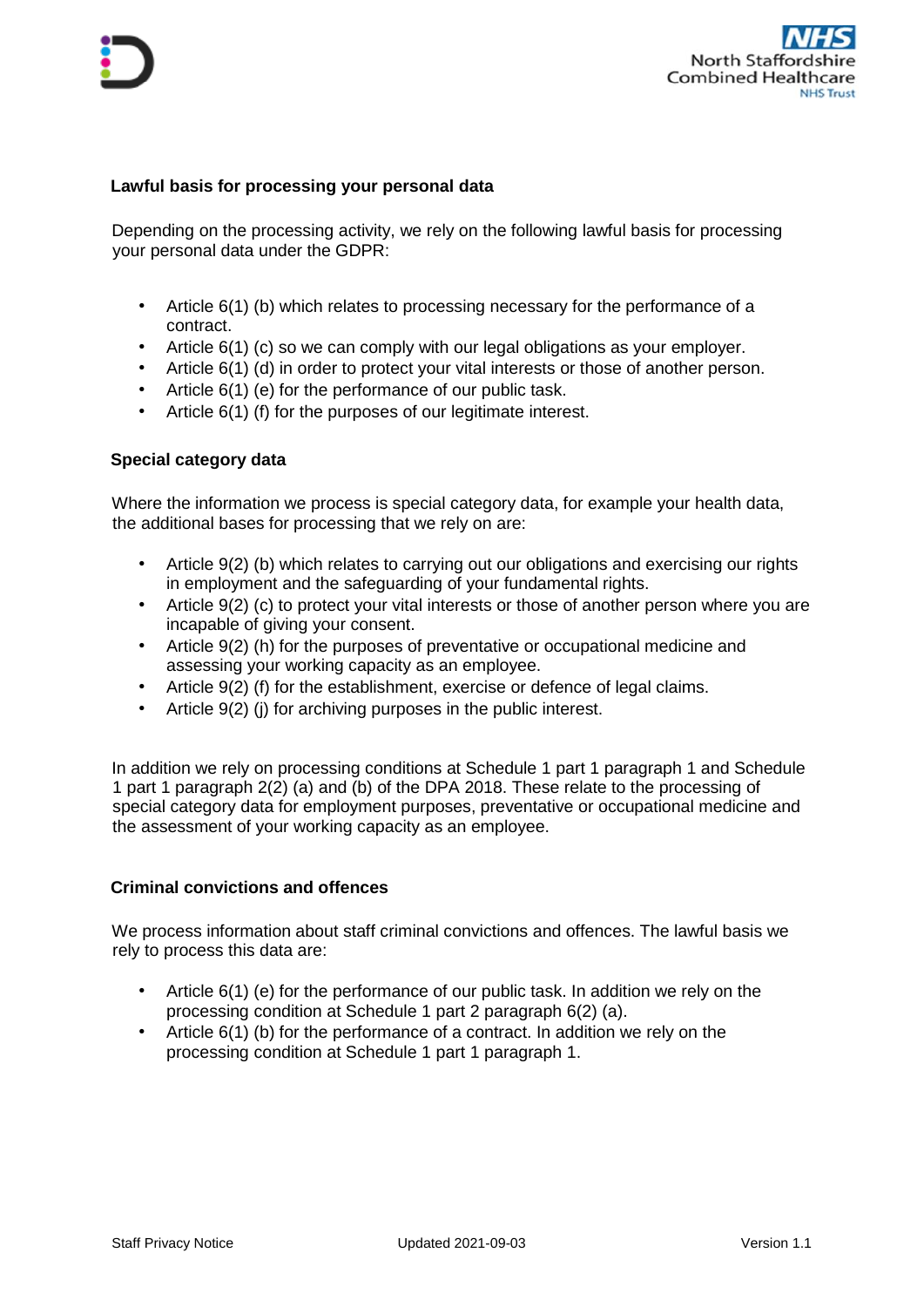

### **How long we keep your personal data**

For information about how long we hold your personal data, see our Records Management Policy, which adheres to the [Records Management Code of Practice](https://www.nhsx.nhs.uk/information-governance/guidance/records-management-code/)  [2021](https://www.nhsx.nhs.uk/information-governance/guidance/records-management-code/)

## **Data Sharing**

In some circumstances, such as under a court order, we are legally obliged to share information. We may also share information about you with third parties including government agencies and external auditors. For example, we may share information about you with HMRC for the purpose of collecting tax and national insurance contributions.

Additionally we are required under the Public Records Act 1958 (as amended) to transfer records to the National Archives (TNA) for permanent preservation. Some of these records may include the personal data of our current and former employees. Full consideration will be given to Data Protection and Freedom of Information legislation when making decisions about whether such records should be open to the public.

### **Do we use any data processors?**

Yes - a list of our current main data processors can be found in Appendix A.

### **Your rights in relation to this processing**

As an individual you have certain rights regarding our processing of your personal data, including a right to lodge a complaint with the Information Commissioner's Office as the relevant supervisory authority.

**Right to be informed** – as a data controller, we are required to inform individuals when their personal information is collected and about the intended purposes behind the processing of that information. This staff privacy notice ensures as an organisation we satisfy this right.

**Right to access your personal information**– you can request access to and/or copies of the personal data we hold about you, free of charge (subject to exemptions). We will aim to provide your information within one calendar month as required by the Data Protection Act 2018 and will notify you if this is not possible for whatever reason. Requests can be made verbally or in writing, but we do ask that you provide us with adequate information to process your request, such as providing full name, address, date of birth, NHS number and details of your request and, where necessary, any documents to verify your identity.

**Right to rectification** - The correction of personal data when incorrect, out of date or incomplete will be rectified by the Trust without undue or excessive delay. If however such requests are linked to legally significant matters, such as confirming legal identity, we may require proof of any alleged inaccuracy before we are able to rectify the information held.

**Right to erasure** - Under Article 17 of the UK GDPR individuals have the right to have personal data erased or deleted. This is also known as the 'right to be forgotten'. The right is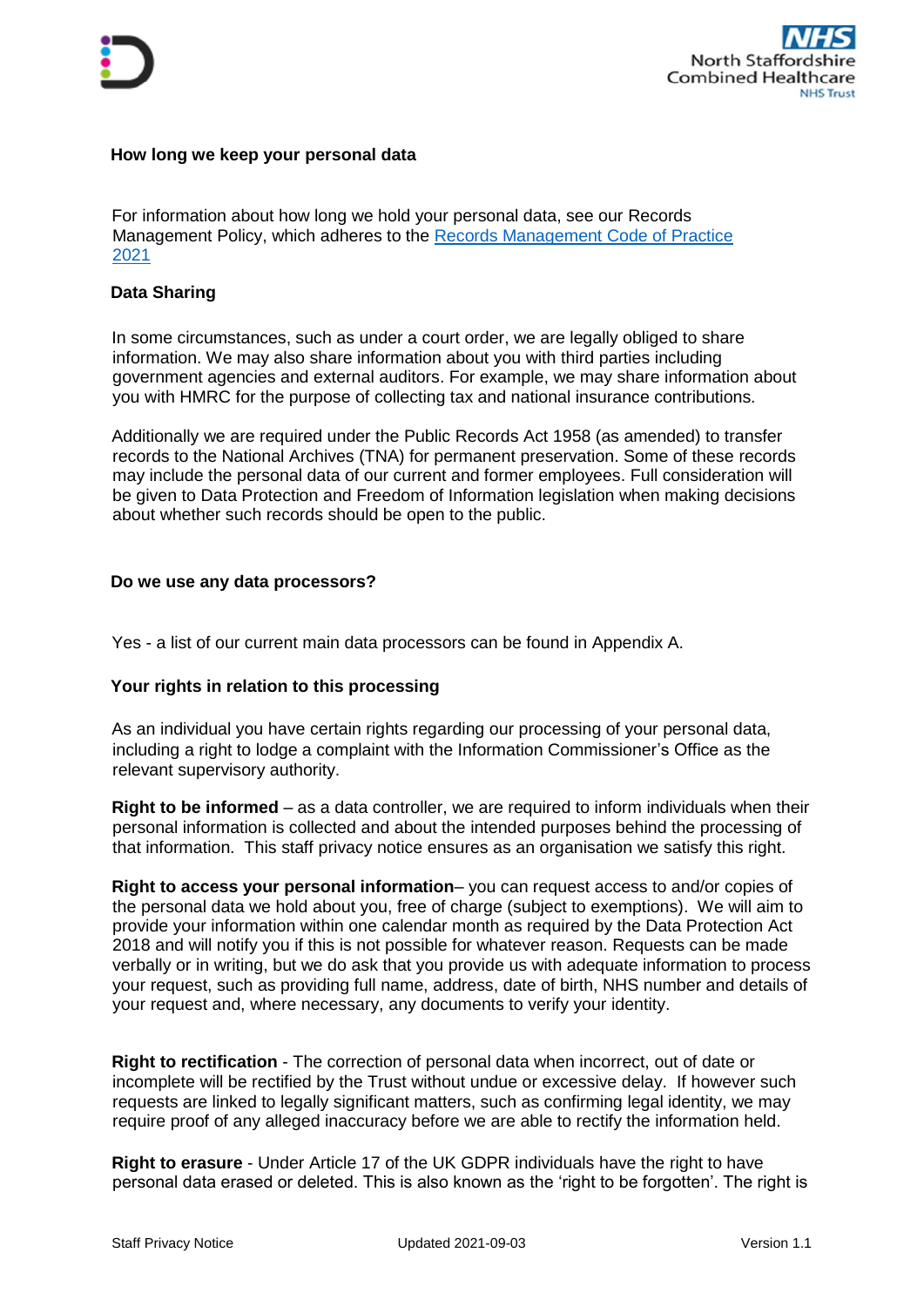

not absolute and only applies in certain circumstances, for example when your personal data is no longer necessary for the purpose which it was originally collected or processed for, or if you wish to withdraw your consent after you have previously given your consent.

**Right to restrict processing** – Article 18 of the UK GDPR gives individuals the right to restrict the processing of their personal data in certain circumstances. This means that you can limit the way that the organisation uses your data. This is an alternative to requesting the erasure of your data.

Individuals have the right to restrict the processing of their personal data where they have a particular reason for wanting the restriction.

**Right to data portability –** Under UK GDPR, individuals have the right to data portability in situations where the personal data that they have provided to the Trust is processed by automated means on the basis of consent, or where the personal information is necessary for the performance of a contract. Individuals are entitled to have their personal information transmitted directly from one data controller to another if it is technically feasible to do so. This means being in a structured, commonly used and machine-readable format.

**Right to object to processing** – individuals have the right to object to the processing of their personal information on grounds relating to their particular situation and to data processed for direct marketing purposes, however if we can demonstrate compelling legitimate grounds to process the information then processing can continue. If we did not process any personal information about you and your health care needs it would be very difficult for us to care for and treat you.

**Rights in relation to automated decision making and profiling -** Automated individual decision-making is a decision made by automated means (i.e., a computer system) without any human intervention. If any of the processes we use rely on automated decision making, you do have the right to ask for a human to review any computer-generated decision at any point.

# **Transfers of personal data**

We don't routinely transfer staff personal data overseas but in the rare instance it was deemed necessary we would always ensure that we have appropriate safeguards in place.

## **Personnel files**

Physical and electronic records are held for each member of staff. Data is held securely on NSCHT systems across the various sites.

### **Subject Access Request for Personal Employment Information**

You can request your personnel file by emailing the Information Governance team or by submitting a subject access request to NSCHT.informationgovernance@combined.nhs.uk

You can also make a verbal request for your information. You will not be able to take away your physical file. Your request will be handled in conjunction with your Line Manager at the site at which you are based. We will consult internally with members of staff who might hold personal data about you.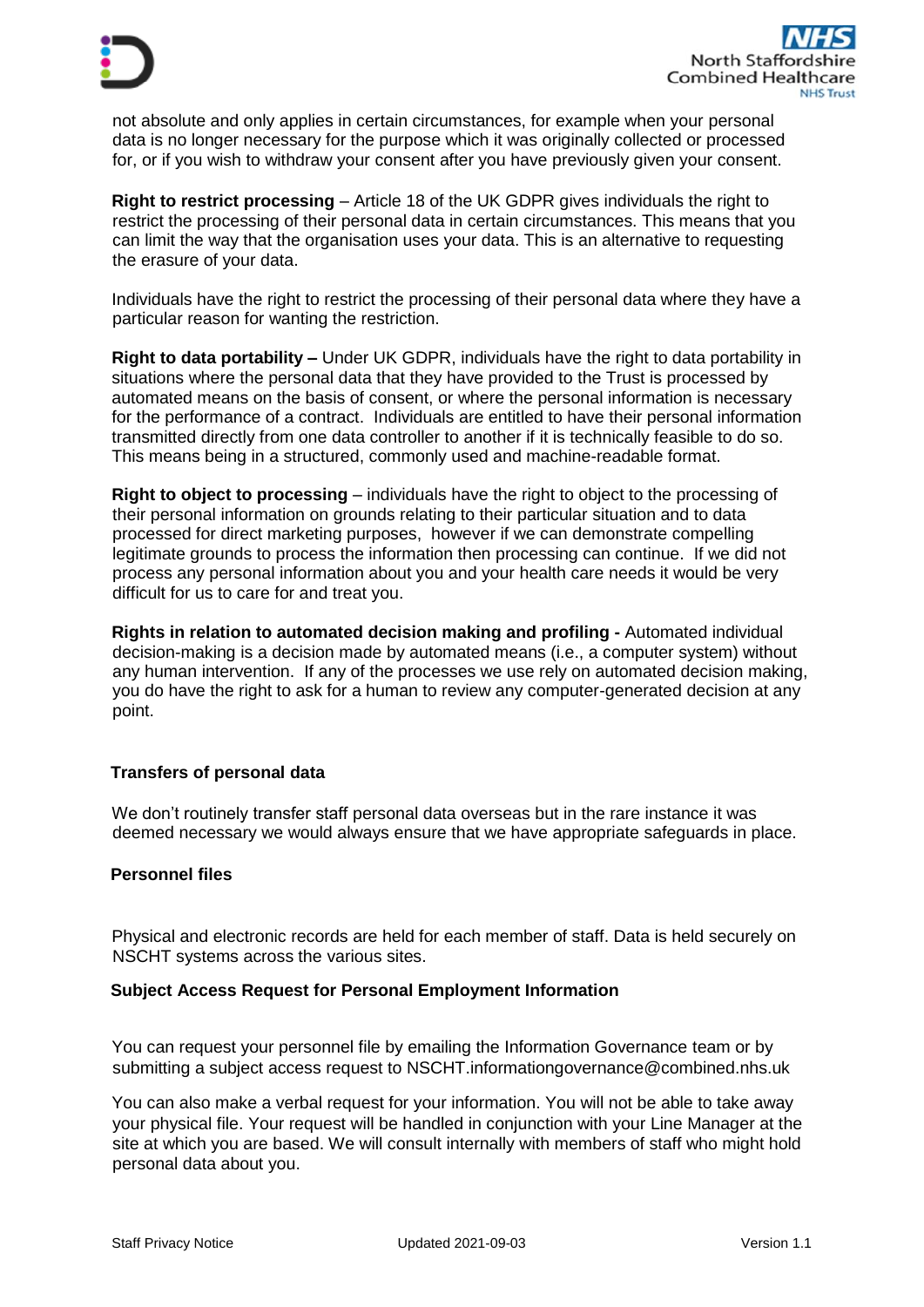



## **Car park scheme**

The car park scheme at the Harplands Hospital is operated by our Estates department who will hold vehicle licence plate details linked to you. These details are deleted when members leave the scheme. For sites that do not operate a car parking scheme, staff may be asked to provide car registration details with Reception staff to aid safety provisions. Any information provided to Reception staff will be handled in exactly the same way as any staff information, ensuring adherence to strict confidentiality requirements at all times.

### **Staff surveys**

The data collected from staff surveys is processed by Quality Health. Any data collected by Quality Health for us is stored on UK servers. A link to their privacy notice can be found in Appendix A

Most survey questions require quantitative responses, however some free text boxes are included. We would advise you not to share identifiable information about yourself in these boxes if you wish to remain anonymous.

### **Whistleblowers**

NSCHT has a policy and procedure in place to enable its current staff and ex-employees to have an avenue for raising concerns about malpractic[e.](http://intranet.child.indigo.local/corporate-functions/organisational-development/Documents/Whistleblowing%20Policy%20v1.doc) Information in this context is processed by us because it is necessary for our compliance with our legal obligations under the [Public Interest Disclosure Act 1998 an](http://www.legislation.gov.uk/ukpga/1998/23/contents)d [The Public](http://www.legislation.gov.uk/nisi/1998/1763/contents) [Interest Disclosure \(Northern Ireland\)](http://www.legislation.gov.uk/nisi/1998/1763/contents)  [Order 1998.](http://www.legislation.gov.uk/nisi/1998/1763/contents) 

Although every effort will be taken to restrict the processing of your personal data and maintain confidentiality whether this is possible will be dependent on the nature of the concern and any resulting investigation.

### **Equal opportunities monitoring**

Equal opportunities information provided by job applicants is attached to the relevant application on our applicant tracking system TRAC when you apply for a role at NSCHT. A link to their privacy notice can be found in Appendix A.

This information is not made available to any staff outside our recruitment team (including hiring managers) in a way which can identify you. This information is anonymised after six months and retained for reporting purposes only.

### **Workforce Development and Planning**

Our Workforce and Development and Planning department use online learning platforms such as Learning Management System (LMS) for the facilitation of its work related courses.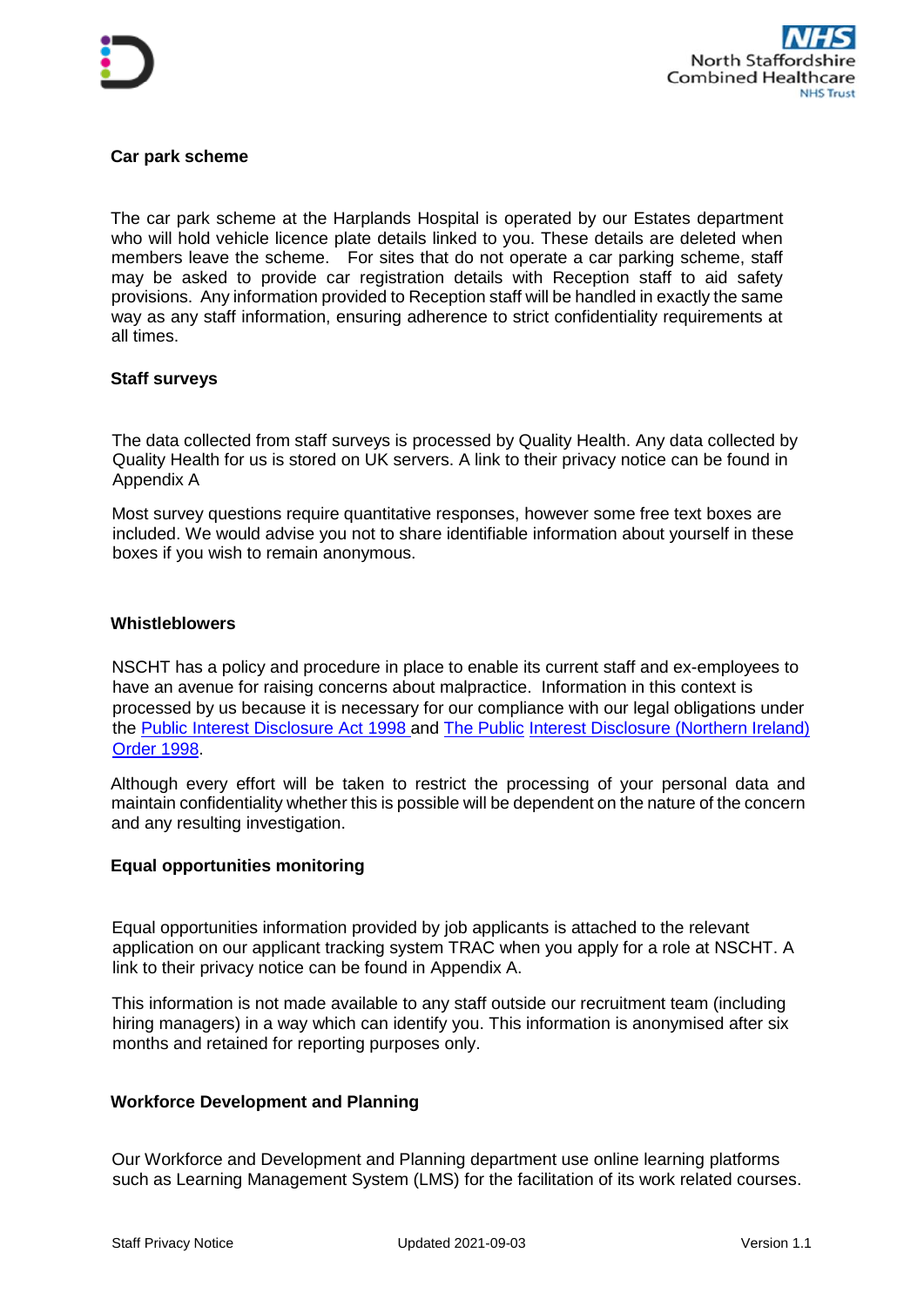

We also use the NHS E-learning for Health. Links to their privacy notices can be found in Annex A. We will share some information about you with these providers both prior to you joining NSCHT and during your employment to ensure you have the necessary access to complete training required for your role.

We will also share information about you with our training providers. For example this will include information such as your name, contact details and job role. When necessary we will also share information about any dietary or access requirements that you might have when you attend training events.

## **Occupational Health**

During your employment you may be referred to occupational health following a request to HR by you or your line manager. This may result in a face-to-face consultation, a telephone appointment with an occupational healthcare professional and/or a medical report from a GP or specialist.

We use TP Health to provide our occupational health service. The information you provide will be held by TP health, who will give us a fit to work certificate or a report with recommendations. A link to their privacy notice can be found in Appendix A.

### **Trade Union Membership**

The recognised unions at NSCHT (Unison) are controllers for the personal information connected to your union membership. NSCHT holds some union subscription details in order to process salary deductions for union membership for which you will have given your consent.

### **Monitoring of staff**

All of our ICT systems and the door access system for the entry and exit of our premises are auditable and can be monitored.

We are committed to respecting individual users' reasonable expectations of privacy concerning the use of our ICT systems and equipment. However, we reserve the right to log and monitor such use in line with our Acceptable Use Standard.

Any targeted monitoring of staff will take place within the context of our disciplinary procedures.

### **Security clearance**

Basic security checks and / or advanced checks based on your role in line with the [Baseline](https://www.gov.uk/government/publications/government-baseline-personnel-security-standard)  [Personnel Security Standards an](https://www.gov.uk/government/publications/government-baseline-personnel-security-standard)d the government [Security Policy Framework](https://www.gov.uk/government/publications/security-policy-framework) are carried out by HMRC on our behalf.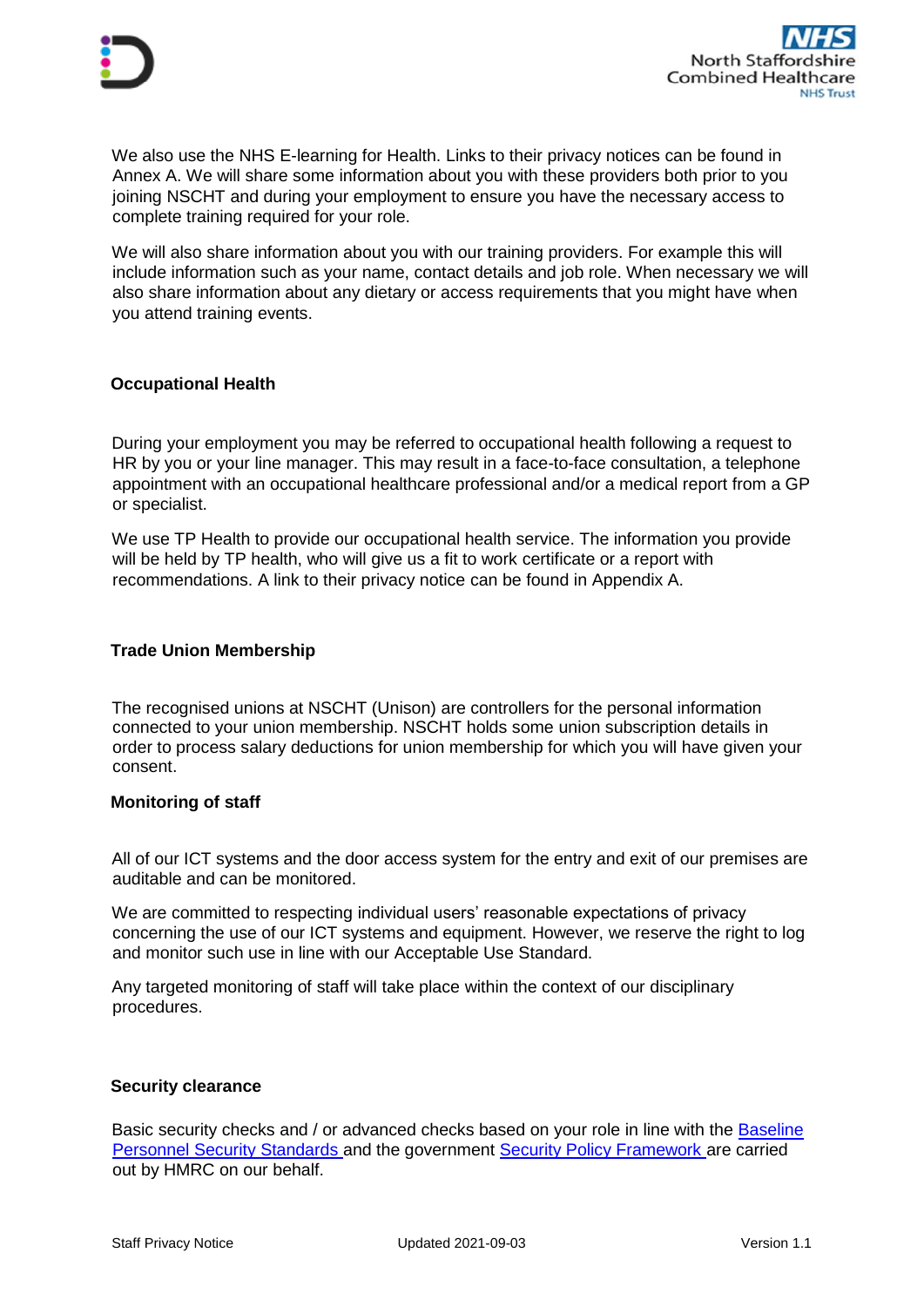



NSCHT security clearance applications are processed by the Disclosure and Barring Service (DBS).

In addition some staff are required to get Security Clearance, Developed Vetting (DV) or a Counter Terrorist Check (CTC) which is also carried out by HMRC. The outcome of these checks are stored on our systems.

#### **Identification/Access Passes**

All staff are issued with a security pass that displays their name, job title and photograph. Staff pass details (names, job title and photographs) are held on a system controlled by NSCHT Estates Team, and can only be accessed by a restricted number of people. Should you lose your pass you will need to notify the Estates Team as soon as possible and also report it to the Information Governance Team, who will ensure appropriate procedures are followed. When you leave NSCHT your details are deleted as soon as possible from this system as part of the leaver's process.

### **CCTV**

We operate CCTV outside of our Lawton House premises to monitor access to certain areas outside of the offices. Further information is available in our CCTV policy. Additionally staff working from other sites may be filmed by CCTV which is owned and operated by the landlords or owners of the buildings in which our offices are situated. NSCHT is not the data controller for this information.

### **Disclosures under the Freedom of Information Act**

As a public authority we receive information requests under the Freedom of Information Act (2000) about our staff and we must consider whether to disclose staff information (including agency and temporary staff) in response to these requests.

We will normally disclose work-related information about staff in a public facing role. We may also disclose information about staff members whose work is purely administrative if their names are routinely sent out externally.

It is less likely that information about those who do not deal directly with the public in an operational capacity will be disclosed. The Executive Team and the Senior Leadership Team will have more information disclosed about them, such as photographs and biographical detail, due to their position at NSCHT.

We will consider withholding information if we think that it will prejudice our role or the rights and safety of our staff, irrespective of grade or position.

The type of information you can expect we will disclose is as follows:

- Name and work contact details.
- Pay bands (not your exact salary).
- How long you have worked at NSCHT, your current role, any previous roles or secondments and what your role involves.
- Your position in the corporate structure.
- Business related entries in your diary/calendar.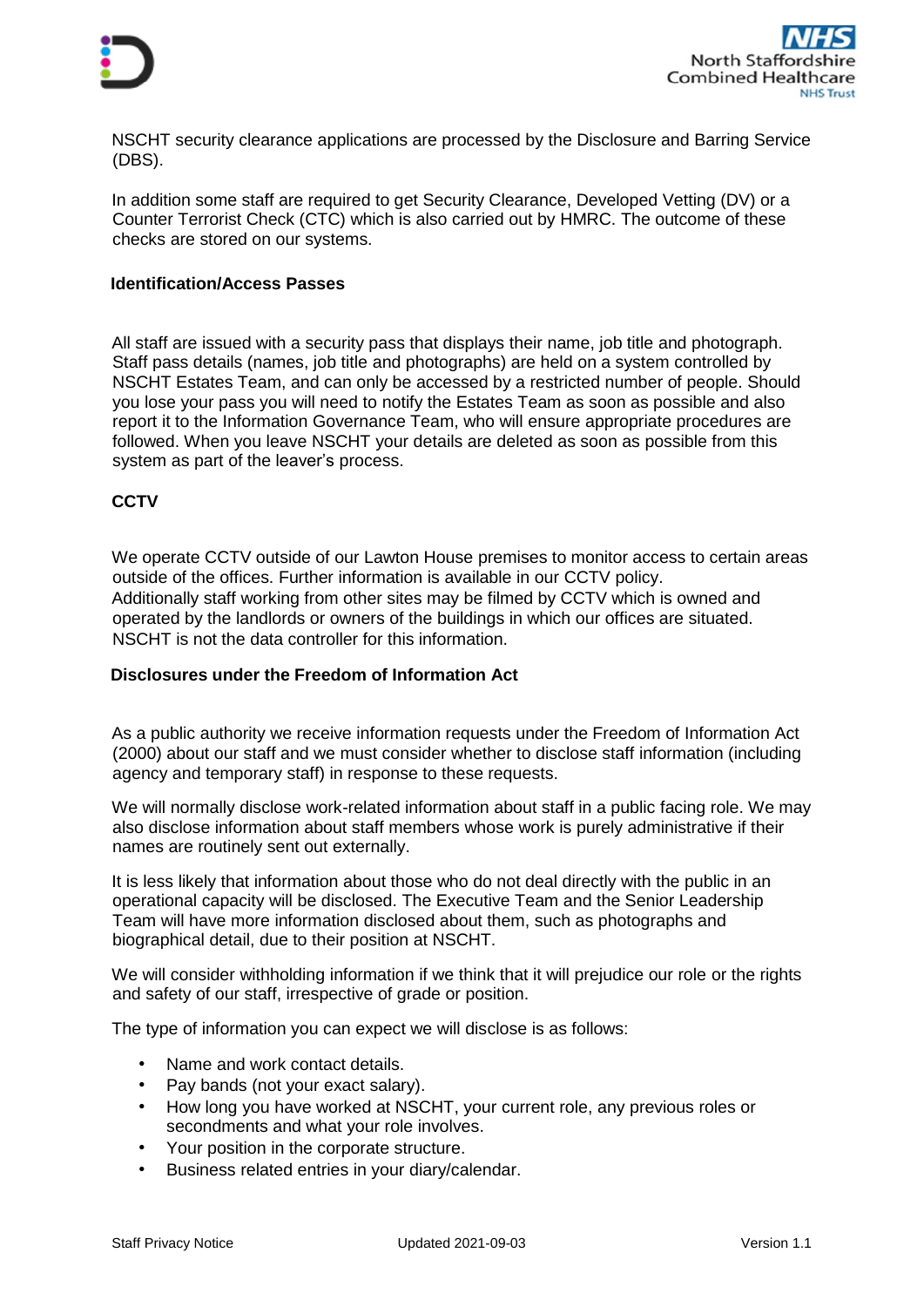



- Summaries of expense claims without details of where you stayed, where you ate or your itinerary.
- Any work related training at NSCHT.
- Any work related opinions, for example case notes containing your opinion about an investigation or a complainant

The list above does not include every area where we might disclose information about you. The type of information provided will only concern your professional life at NSCHT. We will not disclose non-work related personal or special category data.

When we are asked to disclose diary or calendar information due consideration will be given to the safety of our staff. Where this information is requested outside of an FOI request our staff are advised to consult with their manager before sharing information about a staff member, especially when it concerns movements or whereabouts.

We will consult with you prior to deciding whether to disclose any information that we consider would not be within your reasonable expectations.

Before you begin working at the NSCHT, contact HR if you need to make us aware of a specific reason why your information cannot be provided as part of a disclosure. At any later point, if you have any concerns about information being released you need to inform us of this fact.

## **Requests for references**

If you leave, or are thinking of leaving, we may be asked by your new or prospective employers to provide a reference. For example we may be asked to confirm the dates of your employment or your job role. If you are still employed by us at the time the request for a reference is received we will discuss this with you before providing this.

In relation to employment references, where an employment reference is given in confidence, the Data Protection Act 2018 creates an exemption from:

- The right to be informed (privacy information)
- The right to make a subject access request

This means that in the UK, if an employment reference is given in confidence and the employee makes a subject access request, both the organisation who issues the reference and NSCHT in receiving it would be exempt from having to provide a copy.

### **Concerns/Complaints**

Should you have any concerns about how your personal employment information is managed, please contact the Trust's Data Protection Officer in the first instance:

**Data Protection Officer:** Mrs. Elizabeth Griffiths, North Staffordshire Combined Healthcare NHS Trust, Lawton House, Bellringer Road, Trentham, Stoke-on-Trent ST4 8HH

**Tel: 0300 123 1535 Direct DPO e-mail: [liz.griffiths@combined.nhs.uk](mailto:liz.griffiths@combined.nhs.uk)**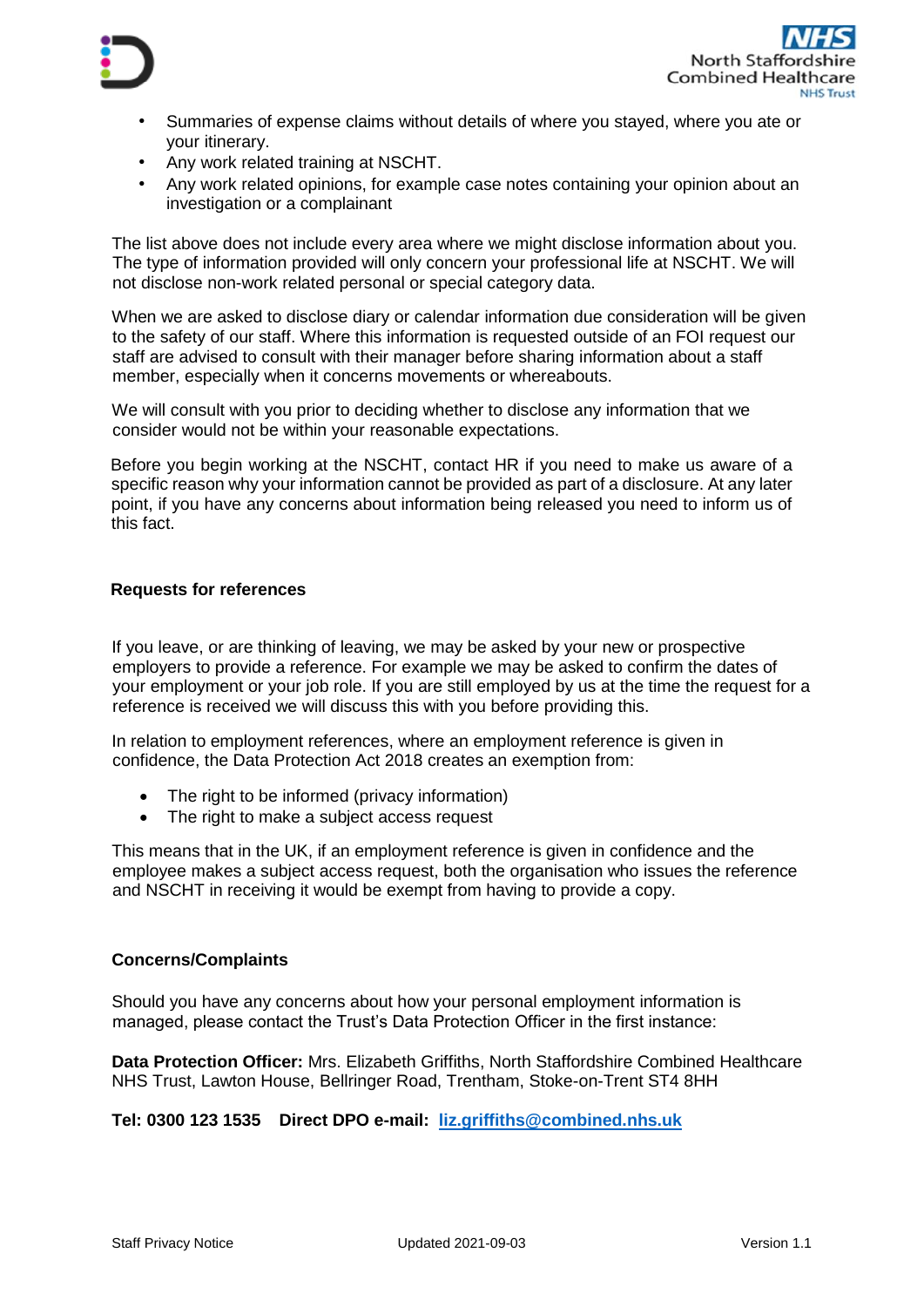

You also have the right to lodge a complaint with the UK's independent authority on data protection issues, the **Information Commissioner's Office** using the contact details below, and quoting the NSCHT ICO registration number of **Z8606519**:

**Post:** Information Commissioner's Office, Wycliffe House, Water Lane, Wilmslow, Cheshire SK9 5AF

**Tel:** 01625 545745

**Website contact:** <https://ico.org.uk/>